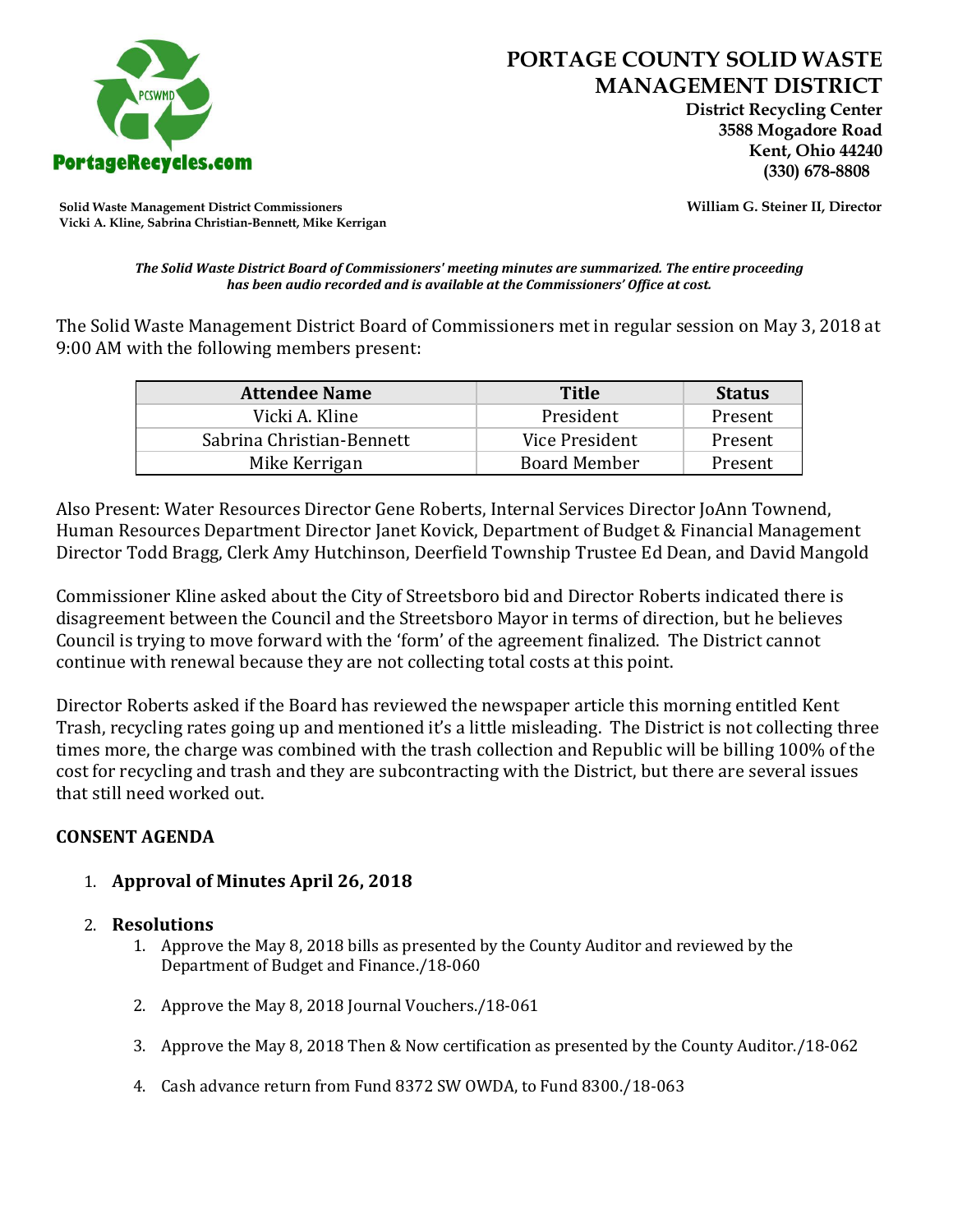5. Extend until July 16, 2018, the contract with the City of Streetsboro for residential recycling collection./18-064

**Motion To:** Approve the April 26, 2018 Consent Agenda for Solid Waste Management District

| <b>RESULT:</b>   | <b>ADOPTED [UNANIMOUS]</b>                               |
|------------------|----------------------------------------------------------|
| <b>MOVED:</b>    | Sabrina Christian-Bennett                                |
| <b>SECONDED:</b> | Mike Kerrigan                                            |
| AYES:            | Sabrina Christian-Bennett, Mike Kerrigan, Vicki A. Kline |

### **RESOLUTION NO. 18-060 - RE: BILLS APPROVED AND CERTIFIED TO THE PORTAGE COUNTY AUDITOR FOR PAYMENT.**

It was moved by Sabrina Christian-Bennett, seconded by Mike Kerrigan that the following resolution be adopted:

- **RESOLVED,** that the bills were approved and certified to the County Auditor for payment, contingent upon the review of the Portage County Department of Budget and Financial Management, Department of Internal Services or other designee on May 8, 2018 in the total payment amount of **\$4,848.13 for Funds 8300-8399** as set forth in the Accounts Payable Warrant Report on file in the office of the Portage County Auditor; and be it further
- **RESOLVED,** that the District Board of Commissioners finds and determines that all formal actions of this Board concerning and relating to the adoption of this resolution were taken in an open meeting of this Board and that all deliberations of this Board that resulted in those formal actions were in meeting open to the public in compliance with the law including Section 121.22 of the Ohio Revised Code.

Roll call vote as follows:

Vicki A. Kline, Yea; Sabrina Christian-Bennett, Yea; Mike Kerrigan, Yea;

# **RESOLUTION NO. 18-061**

This resolution was inadvertently omitted. This is for numbering purposes only.

# **RESOLUTION NO. 18-062 - RE: ACCEPTANCE OF THEN AND NOW CERTIFICATIONS FOR PAYMENT.**

It was moved by Sabrina Christian-Bennett, seconded by Mike Kerrigan that the following resolution be adopted:

**WHEREAS,** Ohio Revised Code Section 5705.41 (D)(1) authorizes the expenditure of moneys, provided a certificate of the County Auditor is supplied stating that there was at the time of the making of such contract or order and at the time of the execution of such certificate a sufficient sum appropriated for the purpose of such contract and in the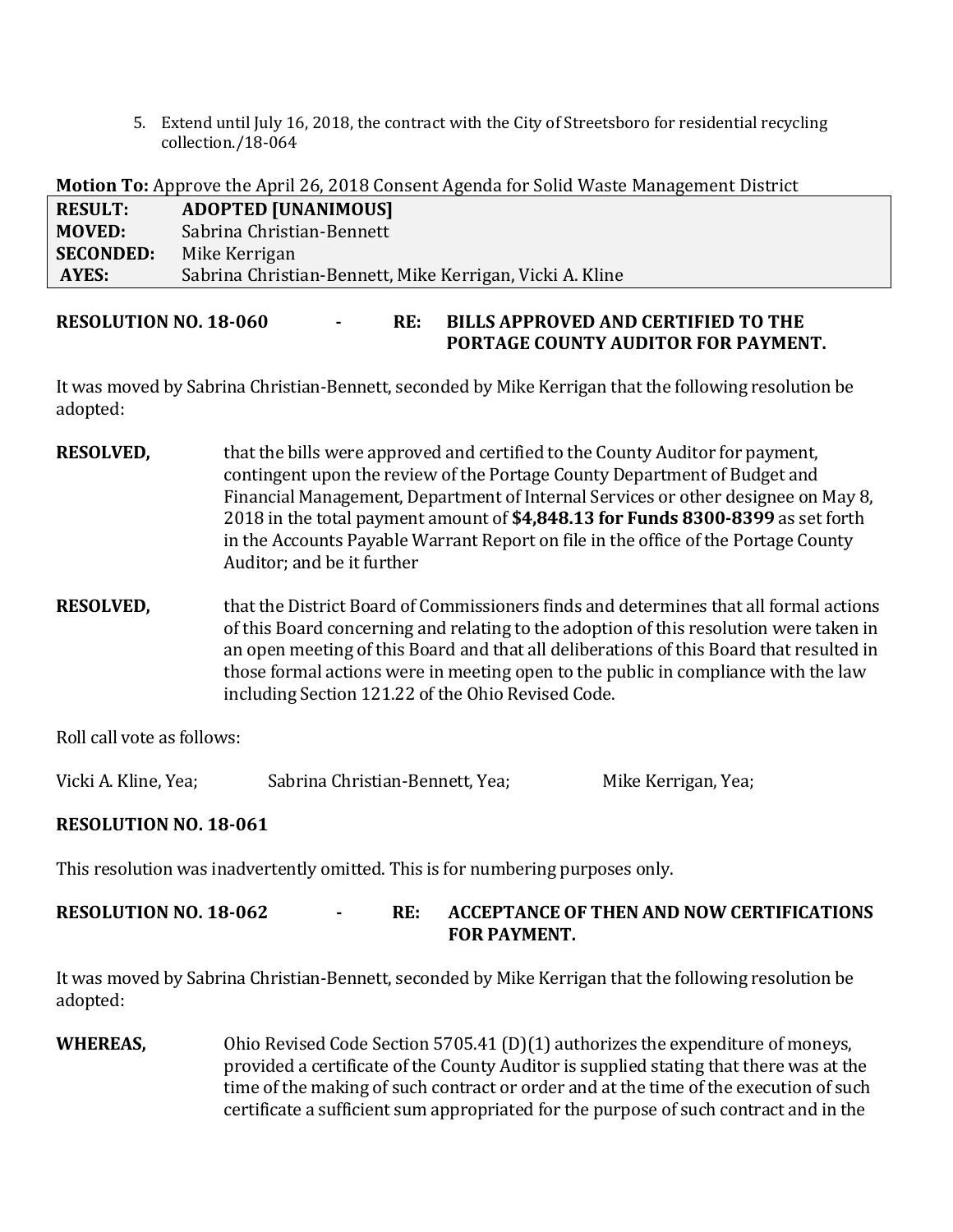|                                                                                                           | treasury or in process of collection to the credit of an appropriate fund free from any<br>previous encumbrances (Then and Now Certification), and                                                                                                                                                                                                                                                                     |                     |  |  |
|-----------------------------------------------------------------------------------------------------------|------------------------------------------------------------------------------------------------------------------------------------------------------------------------------------------------------------------------------------------------------------------------------------------------------------------------------------------------------------------------------------------------------------------------|---------------------|--|--|
| <b>WHEREAS,</b>                                                                                           | the Then and Now Certification is recommended by the State Auditor's Office, the<br>Portage County Auditor's Office, and the Portage County Prosecutor's Office, and                                                                                                                                                                                                                                                   |                     |  |  |
| <b>WHEREAS,</b>                                                                                           | a listing of expenditures, attached hereto as Exhibit "A" and incorporated herein by<br>reference, has been certified by the County Auditor according to Ohio Revised Code<br>section 5705.41 (D)(1); now therefore be it                                                                                                                                                                                              |                     |  |  |
| <b>RESOLVED,</b>                                                                                          | that the expenditures listed herein are properly certified by the County Auditor in<br>the amount of \$455.50 dated May 8, 2018 as set forth in Exhibit "A" shall be paid;<br>and be it further                                                                                                                                                                                                                        |                     |  |  |
| <b>RESOLVED,</b>                                                                                          | that the District Board of Commissioners finds and determines that all formal actions<br>of this Board concerning and relating to the adoption of this resolution were taken in<br>an open meeting of this Board and that all deliberations of this Board that resulted in<br>those formal actions were in meeting open to the public in compliance with the law<br>including Section 121.22 of the Ohio Revised Code. |                     |  |  |
| Roll call vote as follows:                                                                                |                                                                                                                                                                                                                                                                                                                                                                                                                        |                     |  |  |
| Vicki A. Kline, Yea;                                                                                      | Sabrina Christian-Bennett, Yea;                                                                                                                                                                                                                                                                                                                                                                                        | Mike Kerrigan, Yea; |  |  |
| <b>RESOLUTION NO. 18-063</b><br><b>CASH ADVANCE RETURN FROM FUND 8372 SW</b><br>RE:<br>OWDA, TO FUND 8300 |                                                                                                                                                                                                                                                                                                                                                                                                                        |                     |  |  |
| adopted:                                                                                                  | It was moved by Sabrina Christian-Bennett, seconded by Mike Kerrigan that the following resolution be                                                                                                                                                                                                                                                                                                                  |                     |  |  |
| <b>WHEREAS,</b>                                                                                           | Fund 8372, SW OWDA Trucks and Carts, needed an interim cash advance until loan<br>revenues were received from O.W.D.A, provided by resolution #17-067; and                                                                                                                                                                                                                                                             |                     |  |  |

- **WHEREAS,** Loan funds have been received; now therefore be it
- **RESOLVED,** that the following cash advance be returned in the amount of \$400,000.00; as recommended by the Director of Budget and Financial Management;

**To:** FUND 8300 SOLID WASTE GENERAL ADMISTRA ORGCODE- 83009019 Credit Object 291000 Advances In Repayment \$ 400,000.00

**From:** FUND 8372 SW OWDA TRUCKS AND CARTS ORGCODE - 83729012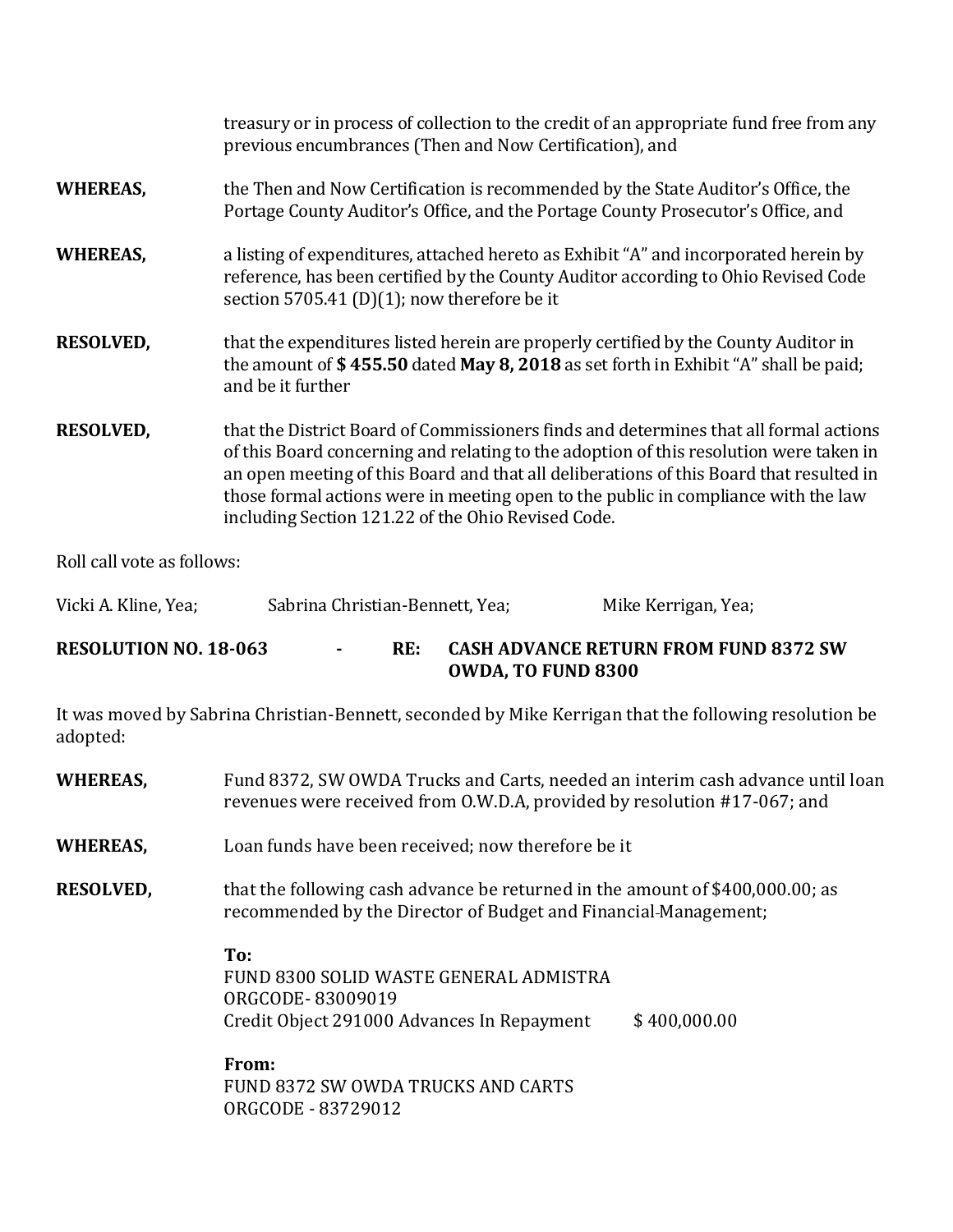| Debit Object 921000 - Advances Out Return | \$400,000.00 |
|-------------------------------------------|--------------|
|-------------------------------------------|--------------|

and be it further;

- **RESOLVED,** that the County Auditor is hereby requested to make said cash advance by Journal Entry, and that a certified copy of this resolution be filed with the Portage County Auditor, Portage County Solid Waste Management District and the Department of Budget & Financial Management; and be it further
- **RESOLVED,** that the Board of District Commissioners finds and determines that all formal actions of this Board concerning and relating to the adoption of this resolution were taken in an open meeting of this Board and that all deliberations of this Board that resulted in those formal actions were in meeting open to the public in compliance with the law including Section 121.22 of the Ohio Revised Code.

Roll call vote as follows:

| Vicki A. Kline, Yea;         | Sabrina Christian-Bennett, Yea; |     |                                                                                                          |                         |  | Mike Kerrigan, Yea; |  |            |
|------------------------------|---------------------------------|-----|----------------------------------------------------------------------------------------------------------|-------------------------|--|---------------------|--|------------|
| <b>RESOLUTION NO. 18-064</b> | $\sim 100$                      | RE: | <b>EXTEND UNTIL JULY 16, 2018 THE CONTRACT</b><br><b>WITH</b><br><b>RESIDENTIAL RECYCLING COLLECTION</b> | THE CITY OF STREETSBORO |  |                     |  | <b>FOR</b> |

It was moved by Sabrina Christian-Bennett, seconded by Mike Kerrigan that the following resolution be adopted:

| <b>WHEREAS,</b>  | the Portage County Solid Waste Management District and the City of Streetsboro, on<br>July 17, 2012 entered into a contract for recycling services through July 17, 2017,<br>and                                                                                                                                                                                                                                        |
|------------------|-------------------------------------------------------------------------------------------------------------------------------------------------------------------------------------------------------------------------------------------------------------------------------------------------------------------------------------------------------------------------------------------------------------------------|
| <b>WHEREAS,</b>  | the City of Streetsboro wishes to extend the current contract until July 16, 2018, and                                                                                                                                                                                                                                                                                                                                  |
| <b>WHEREAS,</b>  | it is the recommendation of the Portage County Solid Waste Management District<br>Director to extend the contract until July 16, 2018 with the City of Streetsboro, and                                                                                                                                                                                                                                                 |
| <b>WHEREAS,</b>  | the current price and method of collection will remain the same during the<br>extension, now therefore be it                                                                                                                                                                                                                                                                                                            |
| <b>RESOLVED,</b> | that the Board of District Commissioners finds and determines that all formal actions<br>of this Board concerning and relating to the adoption of this resolution were taken in<br>an open meeting of this Board and that all deliberations of this Board that resulted in<br>those formal actions were in meetings open to the public in compliance with the law<br>including Section 121.22 of the Ohio Revised Code. |

Roll call vote as follows: